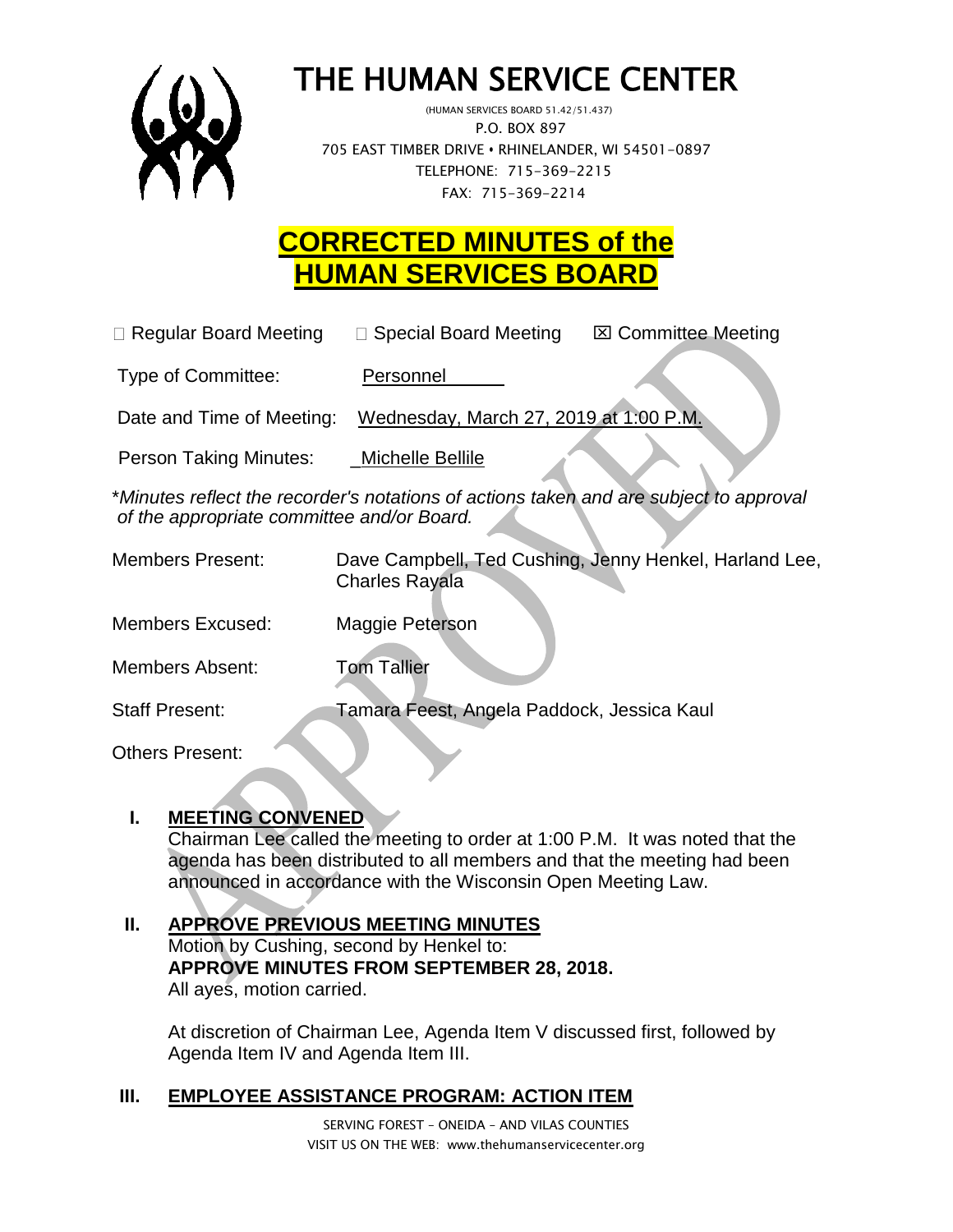Paddock provided a general description of what an Employee Assistance Program (EAP) provides; including 24/7 phone support for mental health concerns, family life, and crisis care.

Three quotes for EAPs were received: Aspirus, Ascension, REALiving. REALiving provides four counseling sessions per employee, Ascension and Aspirus both provide up to eight. Feest expressed importance of remaining cognizant of HSC employees' need to access safe, confidential mental health care, given the nature of the work performed by the organization.

Board members discussed whether employees have access to similar services through health insurance and other community resources. Feest and Paddock explained that an EAP could potentially lower insurance costs by reducing number of outpatient mental health care claims. Paddock noted that an EAP is also a marketable asset for employee recruitment and retention. Motion by Cushing, second by Henkel to:

### **ACCEPT AND FORWARD TO FINANCE THE QUOTE FROM ASPIRUS IN THE AMOUNT OF \$3500.00.**

Aye: Cushing, Henkel, Lee, Rayala No: Campbell Motion carried.

# **IV. EMPLOYEE VOLUNTEER DAY: ACTION ITEM**

Feest discussed potential to add a paid employee volunteer day to employee benefits. Might be a benefit to employee recruitment and retention, in addition to branding/PR/community awareness of HSC. Feest suggested allowing either ½ (4 hours) or one full day (7.5 hours) per year for employees to volunteer their time, at a cost of \$5171 or \$10,000/yearly, respectively.

Lee suggested calling it an "employee day of service" and noted that the money wouldn't be an addition to the budget as it's already accounted for in payroll. Lee suggested starting with the half-day option to gauge employee reception. Motion by Cushing, second by Henkel to:

# **ACCEPT AND FORWARD TO FINANCE FOR CONSIDERATION.**

Aye: Cushing, Henkel, Lee, Campbell No: Rayala Motion carried.

# **V. EMPLOYEE HANDBOOK UPDATE, SECTION 6.8, SICK LEAVE: ACTION ITEM**

Paddock pointed out a discrepancy between verbiage in employee handbook and common practice. Handbook states that employees may bank up to 675 hours of sick time to use, but may only receive a payout at end of tenure of up to 45 days. Some employees have accrued an excess of 675 hours and Paddock